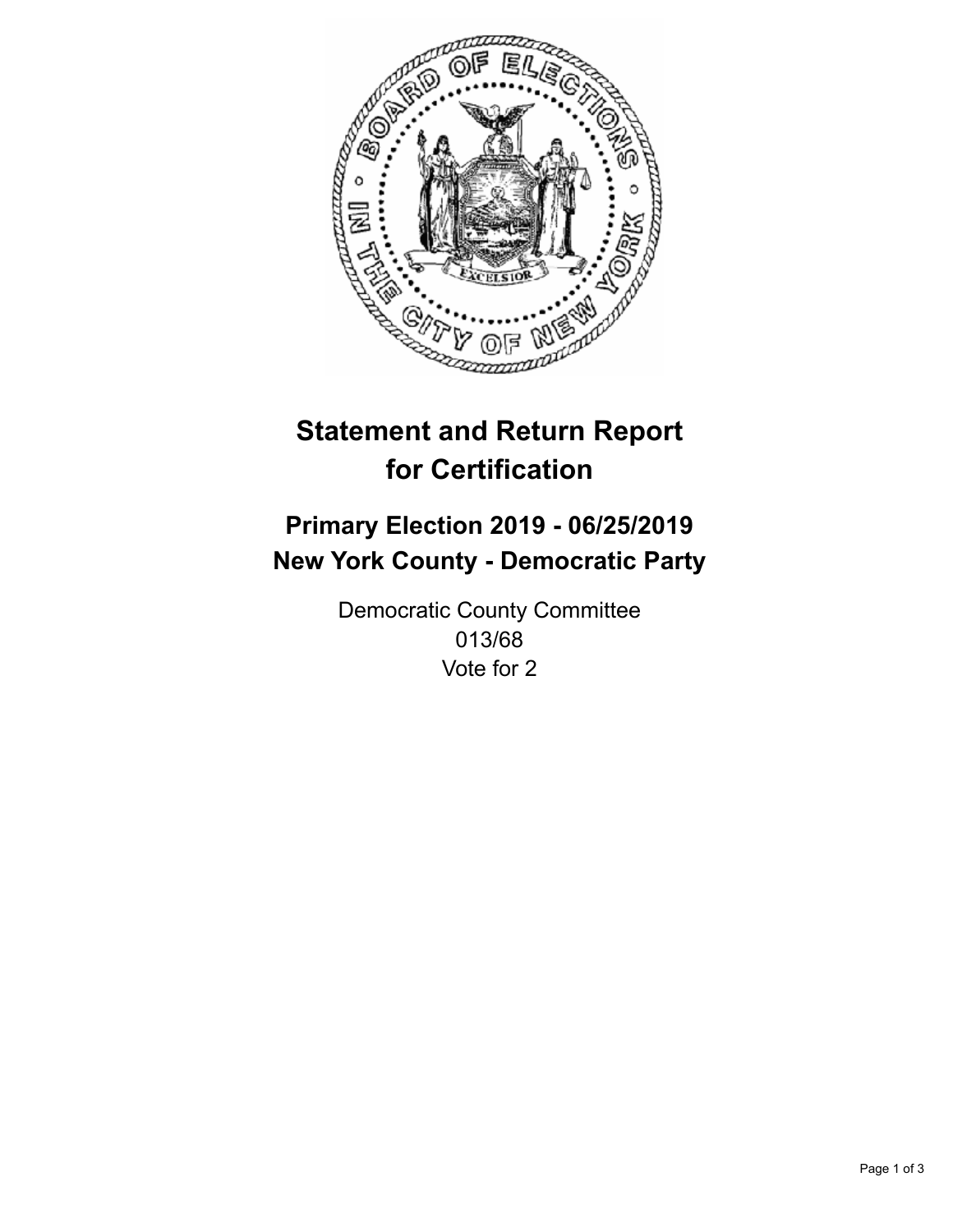

## **Assembly District 68**

| <b>PUBLIC COUNTER</b>                                    |                |
|----------------------------------------------------------|----------------|
| <b>MANUALLY COUNTED EMERGENCY</b>                        | 0              |
| ABSENTEE / MILITARY                                      | 0              |
| AFFIDAVIT                                                | 0              |
| <b>Total Ballots</b>                                     |                |
| Less - Inapplicable Federal/Special Presidential Ballots | 0              |
| <b>Total Applicable Ballots</b>                          |                |
| LANNETTE WOODARD                                         | 3              |
| TIRSA E. ROSARIO                                         | 4              |
| <b>MELISSA MARK VIVERITO</b>                             | 5              |
| <b>Total Votes</b>                                       | 12             |
| Unrecorded                                               | $\overline{2}$ |